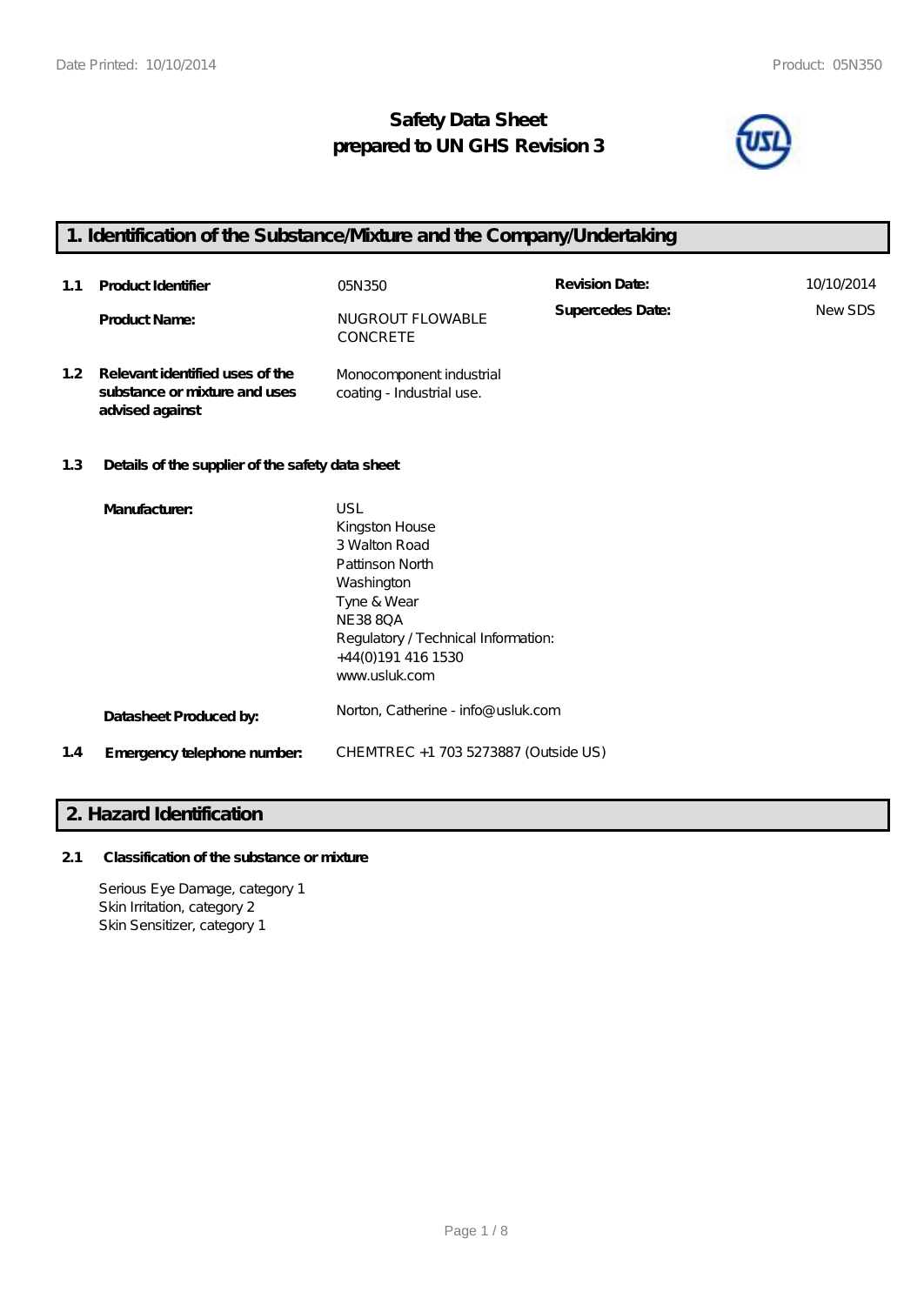### **2.2 Label elements**

### **Symbol(s) of Product**



**Signal Word**

Danger

#### **Named Chemicals on Label**

cement, portland, chemicals

### **HAZARD STATEMENTS**

| Serious Eye Damage, category 1<br>Skin Irritation, category 2<br>Skin Sensitizer, category 1<br><b>PRECAUTION PHRASES</b> | H318<br>H315<br>H317 | Causes serious eye damage.<br>Causes skin irritation.<br>May cause an allergic skin reaction. |
|---------------------------------------------------------------------------------------------------------------------------|----------------------|-----------------------------------------------------------------------------------------------|
|                                                                                                                           | P <sub>261</sub>     | Avoid breathing dust/fume/gas/mist/vapours/spray.                                             |
|                                                                                                                           | P <sub>280</sub>     | Wear protective gloves/protective clothing/eye protection/<br>face protection.                |
|                                                                                                                           | $P301+310$           | IF SWALLOWED: Immediately call a POISON CENTER or<br>doctor/physician.                        |
|                                                                                                                           | P302+352             | IF ON SKIN: Wash with plenty of soap and water.                                               |
|                                                                                                                           | $P305+351+338$       | IF IN EYES: Rinse cautiously with water for several minutes.                                  |
|                                                                                                                           |                      | Remove contact lenses, if present and easy to do so.                                          |
|                                                                                                                           |                      | Continue rinsing.                                                                             |
|                                                                                                                           | P332+313             | If skin irritation occurs: Get medical advice attention.                                      |
|                                                                                                                           | P333+313             | If skin irritation or rash occurs: Get medical advice/attention.                              |

## **2.3 Other hazards**

Not applicable

# **Results of PBT and vPvB assessment:**

The product does not meet the criteria for PBT/VPvB in accordance with Annex XIII.

# **3. Composition/Information On Ingredients**

### **3.1 Substances**

#### **Hazardous Ingredients**

| CAS-No.<br>65997-15-1<br>37293-22-4<br>13463-43-9 | <b>Chemical Name</b><br>cement, portland, chemicals<br>calcium sulpho aluminate |                              | $\frac{\%}{\%}$<br>$10 - 25$<br>$2.5 - 10$ |
|---------------------------------------------------|---------------------------------------------------------------------------------|------------------------------|--------------------------------------------|
| CAS-No.                                           | ferrous sulphate<br><b>GHS Symbols</b>                                          | <b>GHS Hazard Statements</b> | $0.1 - 1.0$<br><b>M-Factors</b>            |
| 65997-15-1<br>37293-22-4                          | GHSO <sub>5</sub> -GHSO7                                                        | H315-317-318                 | 0<br>$\Omega$                              |
| 13463-43-9                                        | GHS <sub>07</sub>                                                               | H302-315-319                 | Ω                                          |

**Additional Information:** The text for GHS Hazard Statements shown above (if any) is given in Section 16.

## **4. First-aid Measures**

# **4.1 Description of First Aid Measures**

AFTER INHALATION: Move to fresh air. Give oxygen or artificial respiration if needed. Consult a physician after significant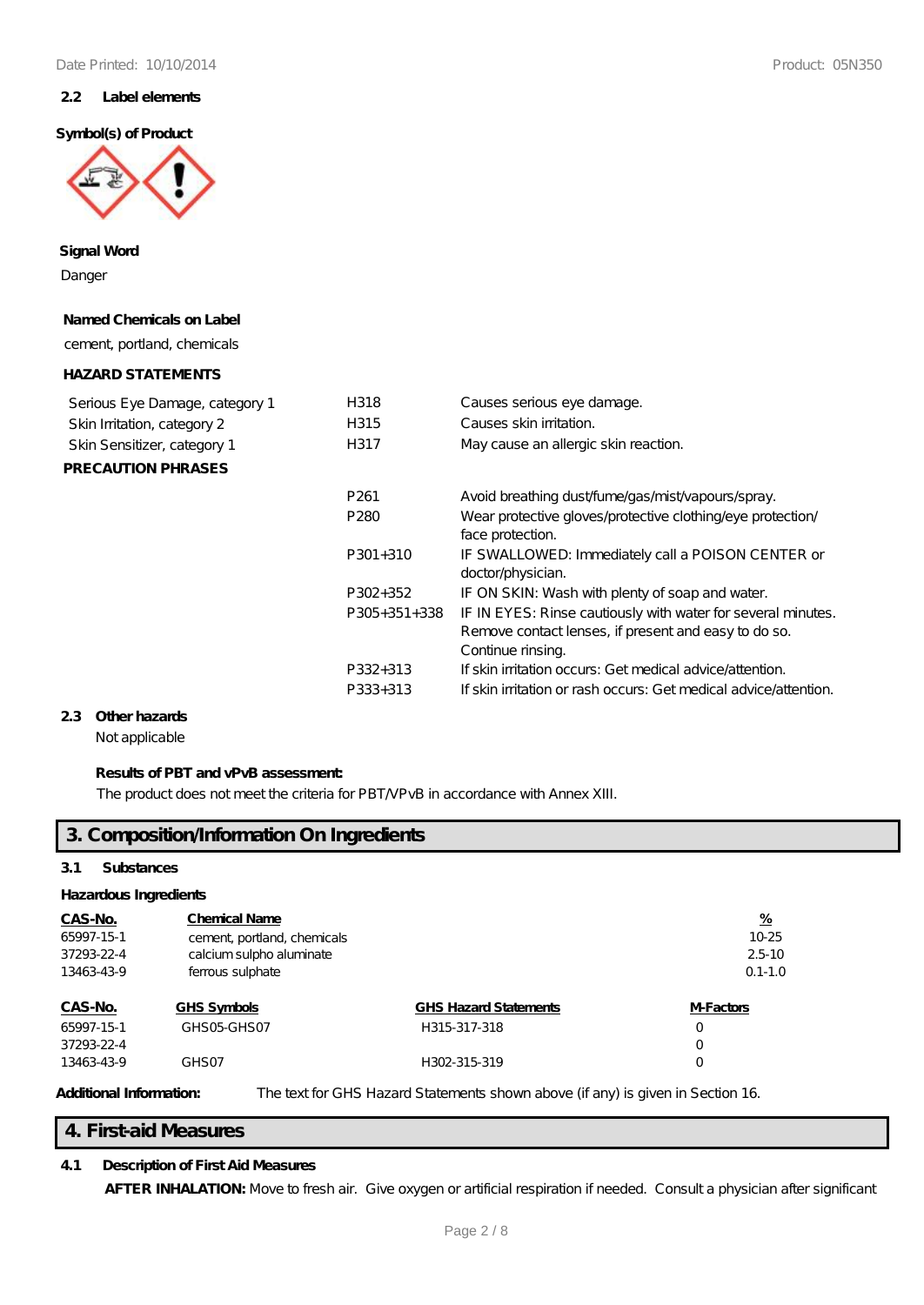#### exposure.

**AFTER SKIN CONTACT:** Use a mild soap if available. Wash off with warm water and soap. Wash off immediately with soap and plenty of water while removing all contaminated clothes and shoes. If skin irritation persists, call a physician. Flush eyes with water at least 15 minutes. Get medical attention if eye irritation develops or persists.

**AFTER EYE CONTACT:** Rinse immediately with plenty of water, also under the eyelids, for at least 15 minutes. Remove contact lenses. If eye irritation persists, consult a specialist.

**AFTER INGESTION:** Gently wipe or rinse the inside of the mouth with water. Give small amounts of water to drink. Do NOT induce vomiting. Never give anything by mouth to an unconscious person. If swallowed, DO NOT induce vomiting unless directed to do so by medical personnel.

#### **4.2 Most important symptoms and effects, both acute and delayed**

No Information

#### **4.3 Indication of any immediate medical attention and special treatment needed**

No information available on clinical testing and medical monitoring. Specific toxicological information on substances, if available, can be found in section 11.

## **5. Fire-fighting Measures**

### **5.1 Extinguishing Media:**

Alcohol Foam, Carbon Dioxide, Dry Chemical, Water Fog

**FOR SAFETY REASONS NOT TO BE USED:** Alcohol, Alcohol based solutions, any other media not listed above.

# **5.2 Special hazards arising from the substance or mixture**

No Information

#### **5.3 Advice for firefighters**

None known. The product itself does not burn. In the event of fire, wear self-contained breathing apparatus. WaterUse water spray, alcohol-resistant foam, dry chemical or carbon dioxide.

## **6. Accidental Release Measures**

#### **6.1 Personal precautions, protective equipment and emergency procedures**

Ensure adequate ventilation. Avoid dust formation. Use personal protective equipment.

#### **6.2 Environmental precautions**

Do not allow material to contaminate ground water system. Prevent product from entering drains.

### **6.3 Methods and material for containment and cleaning up**

Pick up and arrange disposal without creating dust. Pick up and transfer to properly labelled containers. After cleaning, flush away traces with water.

#### **6.4 Reference to other sections**

Please refer to disposal requirements or country specific disposal requirements for this material. See Section 13 for further information.

# **7. Handling and Storage**

### **7.1 Precautions for safe handling**

**INSTRUCTIONS FOR SAFE HANDLING:** Take measures to prevent the build up of electrostatic charge. Use only in area provided with appropriate exhaust ventilation. Wear personal protective equipment. Do not breathe vapours/dust. Avoid contact with skin and eyes. Protect from moisture. Wash thoroughly after handling. Do not taste or swallow. **PROTECTION AND HYGIENE MEASURES:** Wash hands before breaks and at the end of workday. Do not breathe dust. When using, do not eat, drink or smoke.

#### **7.2 Conditions for safe storage, including any incompatibilities**

**CONDITIONS TO AVOID:** Exposure to moisture. Avoid moisture. **STORAGE CONDITIONS:** Keep tightly closed in a dry and cool place. Keep in a dry place. Keep locked up or in an area accessible only to qualified or authorised persons. Textile

### **7.3 Specific end use(s)**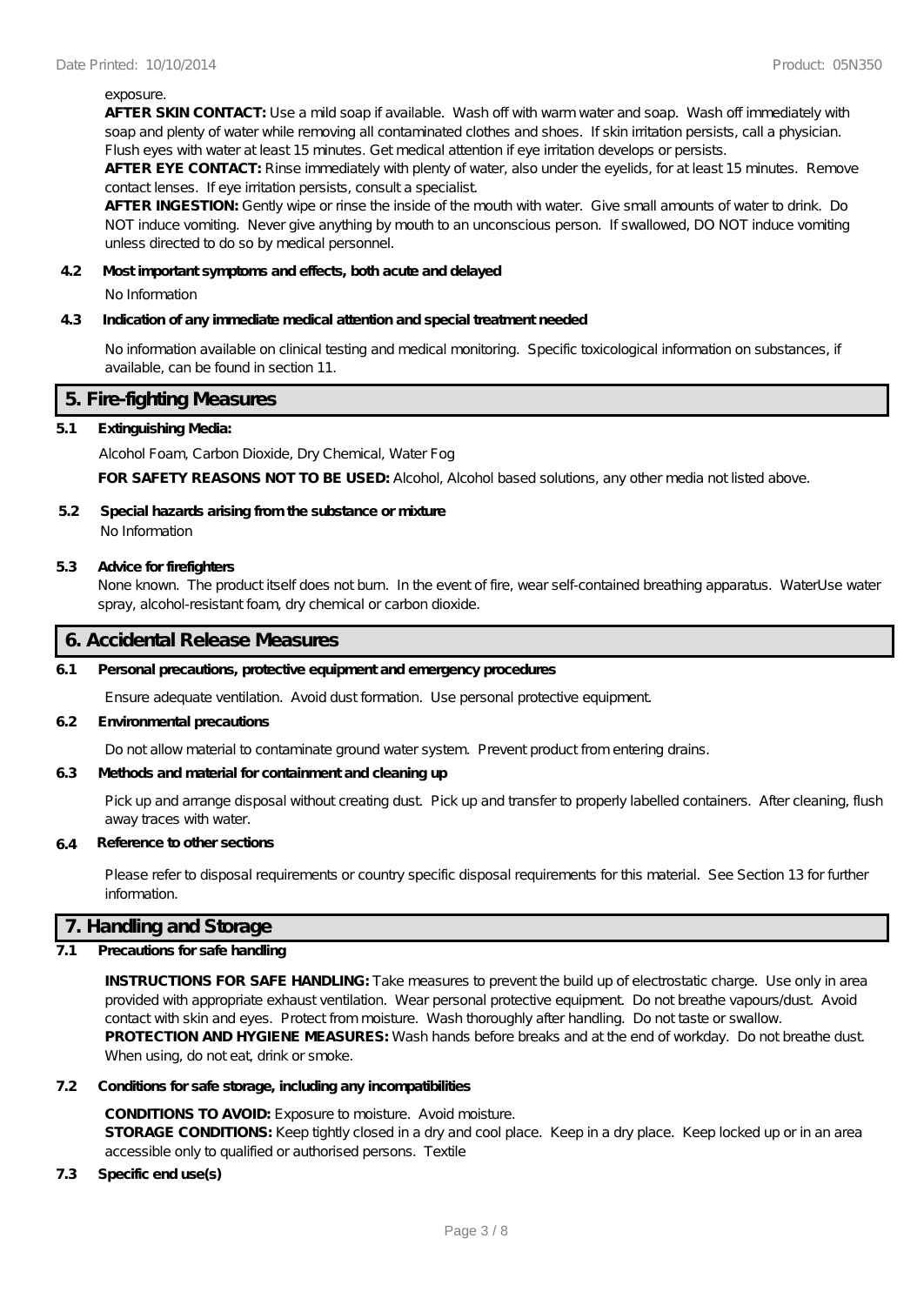No specific advice for end use available.

# **8. Exposure Controls/Personal Protection**

# **8.1 Control parameters**

# **Ingredients with Occupational Exposure Limits**

# **(UK WELS)**

| <b>Name</b>                 | %           | LTEL ppm | STEL ppm | <u>STEL mg/m3</u> | <u>LTEL mg/m3</u> | <b>OEL Note</b> |
|-----------------------------|-------------|----------|----------|-------------------|-------------------|-----------------|
| cement, portland, chemicals | 10-25       |          |          |                   |                   |                 |
| calcium sulpho aluminate    | $2.5 - 10$  |          |          |                   |                   |                 |
| ferrous sulphate            | $0.1 - 1.0$ |          |          |                   |                   |                 |

**FURTHER INFORMATION:** Refer to the regulatory exposure limits for the workforce enforced in each country.

### **8.2 Exposure controls**

### **Personal Protection**

**RESPIRATORY PROTECTION:** Dust safety masks are recommended when the dust concentration is more than 10 mg/m3. Effective dust mask.

**EYE PROTECTION:** Tightly fitting safety goggles. Safety glasses with side-shields HAND PROTECTION: Protective glovesLong sleeved clothing. Remove and wash contaminated clothing before re-use. **OTHER PROTECTIVE EQUIPMENT:** No Information

# **9. Physical and Chemical Properties**

| 9.1 | Information on basic physical and chemical properties |                         |  |  |
|-----|-------------------------------------------------------|-------------------------|--|--|
|     | Appearance:                                           | Grey Aggregate          |  |  |
|     | <b>Physical State</b>                                 | Solid                   |  |  |
|     | Odor                                                  | <b>None</b>             |  |  |
|     | Odor threshold                                        | Not determined          |  |  |
|     | pH                                                    | 11                      |  |  |
|     | Melting point / freezing point (°C)                   | Not determined          |  |  |
|     | Boiling point/range (°C)                              | $N.D. - N.D.$           |  |  |
|     | Flash Point, (°C)                                     | 400                     |  |  |
|     | Evaporation rate                                      | Not determined          |  |  |
|     | Flammability (solid, gas)                             | Not de termined         |  |  |
|     | Upper/lower flammability or explosive<br>limits       | $10 - 30$               |  |  |
|     | Vapour Pressure, mmHg                                 | Not determined          |  |  |
|     | Vapour density                                        | Not determined          |  |  |
|     | Relative density                                      | Not determined          |  |  |
|     | Solubility in / Miscibility with water                | Fully Miscible In Water |  |  |
|     | Partition coefficient n-octanol/water                 | Not determined          |  |  |
|     | Auto-ignition temperature (°C)                        | Not determined          |  |  |
|     | Decomposition temperature (°C)                        | Not determined          |  |  |
|     | <b>Viscosity</b>                                      | Not determined          |  |  |
|     | Explosive properties                                  | Not determined          |  |  |
|     | <b>Oxidising properties</b>                           | Not determined          |  |  |
|     |                                                       |                         |  |  |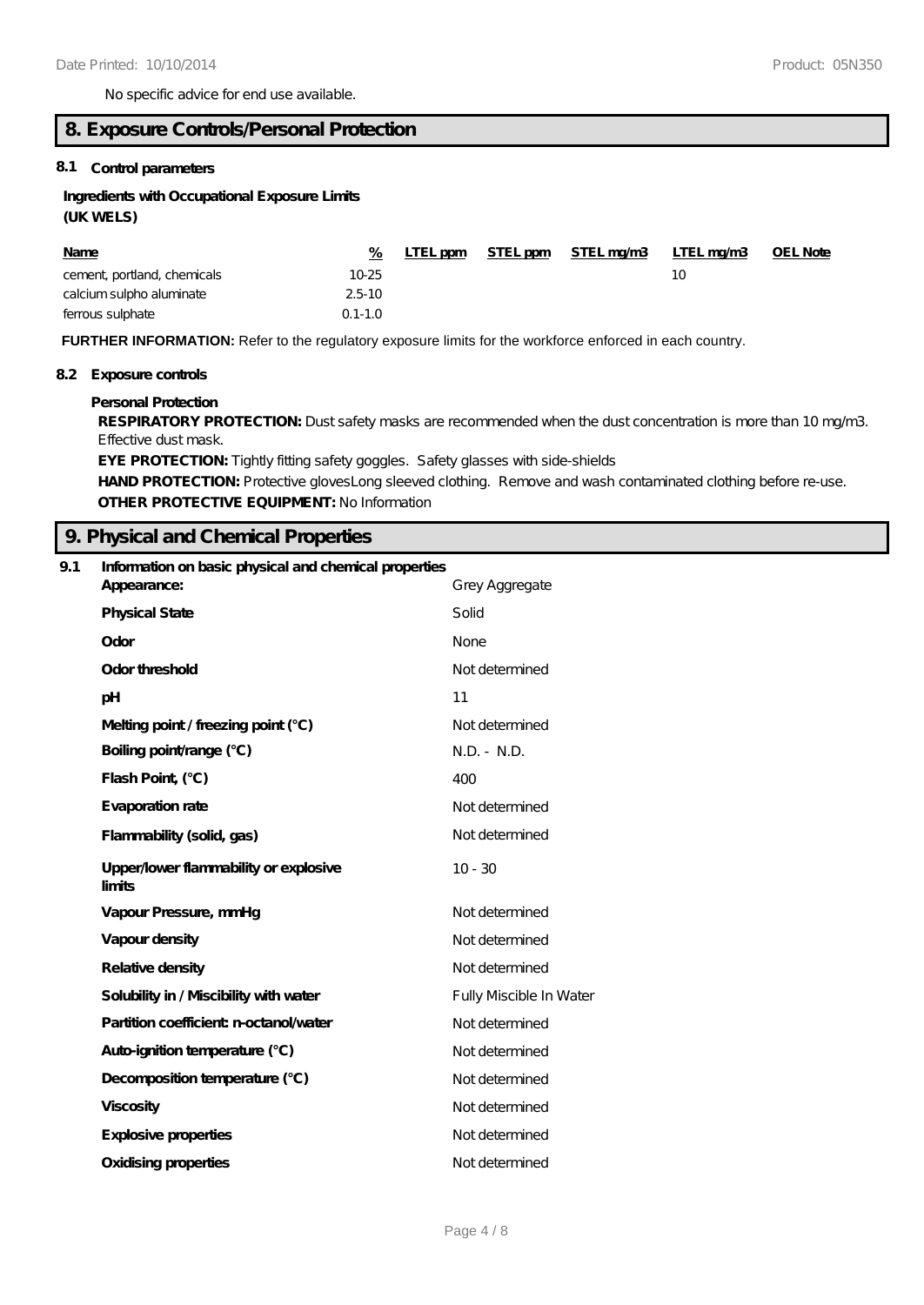|  | 9.2 Other information    |       |  |  |  |
|--|--------------------------|-------|--|--|--|
|  | VOC Content q.           |       |  |  |  |
|  | Specific Gravity (g/cm3) | 2.650 |  |  |  |

# **10. Stability and Reactivity**

#### **10.1 Reactivity**

No reactivity hazards known under normal storage and use conditions.

#### **10.2 Chemical stability**

Stable under normal conditions.

#### **10.3 Possibility of hazardous reactions**

Hazardous polymerisation does not occur.

#### **10.4 Conditions to avoid**

Exposure to moisture. Avoid moisture.

#### **10.5 Incompatible materials**

Do not store near acids. Keep away from oxidising agents and strongly acid or alkaline materials. Acids

### **10.6 Hazardous decomposition products**

No hazardous decomposition products are known.

# **11. Toxicological Information**

#### **11.1 Information on toxicological effects**

- **Acute Toxicity:**
	- **Oral LD50:**
	- **Inhalation LC50:**

| Imitation:                 | No information available. |
|----------------------------|---------------------------|
| Corrosivity:               | No information available. |
| Sensitization:             | No information available. |
| Repeated dose toxicity:    | No information available. |
| Carcinogenicity:           | No information available. |
| Mutagenicity:              | No information available. |
| Toxicity for reproduction: | No information available. |

**If no information is available above under Acute Toxicity then the acute effects of this product have not been tested. Data on individual components are tabulated below:**

| <u>CAS-No.</u> | <b>Chemical Name</b>                          | Oral LD50 | Dermal LD50 | Vapor LC50 |
|----------------|-----------------------------------------------|-----------|-------------|------------|
|                | Data at the substance level is not available. |           |             |            |

# **Additional Information:**

No Information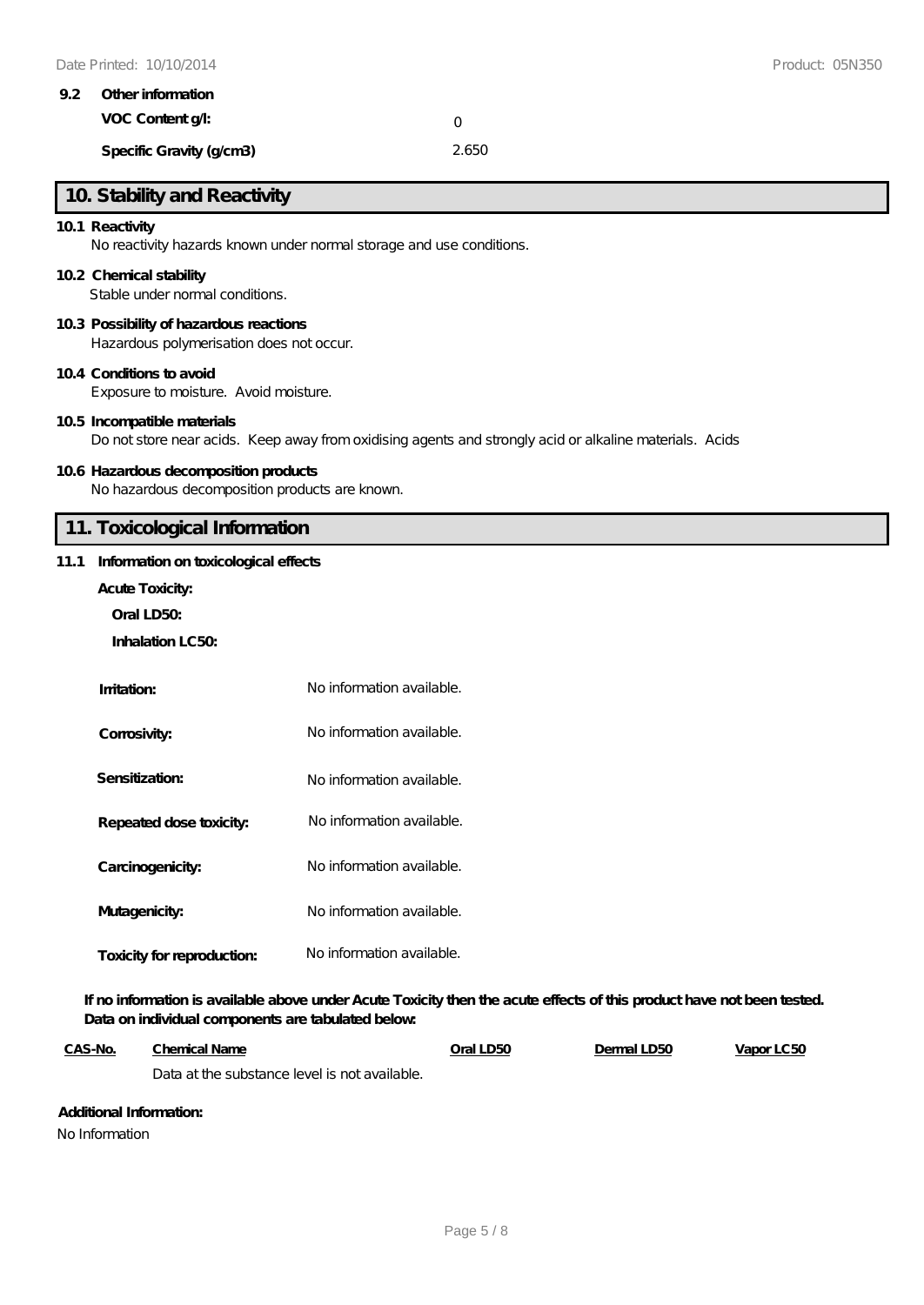# **12. Ecological Information**

| 121                                           | Toxicity:  |                                        |                                  |                                                                                    |                |  |  |
|-----------------------------------------------|------------|----------------------------------------|----------------------------------|------------------------------------------------------------------------------------|----------------|--|--|
|                                               |            | EC5048hr (Daphnia):                    | No information<br>No information |                                                                                    |                |  |  |
|                                               |            | IC5072hr (Algae):<br>LC50 96hr (fish): | No information                   |                                                                                    |                |  |  |
|                                               |            | 12.2 Persistence and degradability:    | No information                   |                                                                                    |                |  |  |
|                                               |            | 12.3 Bioaccumulative potential:        | No information                   |                                                                                    |                |  |  |
| 124 Mobility in soil:                         |            |                                        | No information                   |                                                                                    |                |  |  |
| Results of PBT and vPvB<br>12.5<br>assessment |            |                                        |                                  | The product does not meet the criteria for PBT/VPvB in accordance with Annex XIII. |                |  |  |
|                                               |            | 12.6 Other adverse effects:            | No information                   |                                                                                    |                |  |  |
| CAS-No.                                       |            | <b>Chemical Name</b>                   | EC5048hr                         | IC5072hr                                                                           | LC50 96hr      |  |  |
|                                               | 65997-15-1 | cement, portland, chemicals            | No information                   | No information                                                                     |                |  |  |
|                                               | 37293-22-4 | calcium sulpho aluminate               | No information                   | No information                                                                     | No information |  |  |
|                                               | 13463-43-9 | ferrous sulphate                       | No information                   | No information                                                                     | No information |  |  |

# **13. Disposal Considerations**

**13.1 WASTE TREATMENT METHODS:** In accordance with local and national regulations. If recycling is not practicable, dispose of in compliance with local regulations. Empty containers should be taken to an approved waste handling site for recycling or disposal.

|      | 14. Transport Information                                                   |                                                                                  |
|------|-----------------------------------------------------------------------------|----------------------------------------------------------------------------------|
| 14.1 | UN number                                                                   |                                                                                  |
|      | 14.2 UN proper shipping name                                                | Not regulated for transport according to ADR RID, IMDG, and IATA<br>regulations. |
|      | <b>Technical name</b>                                                       |                                                                                  |
|      | 14.3 Transport hazard class(es)                                             |                                                                                  |
|      | Subsidiary shipping hazard                                                  |                                                                                  |
|      | 14.4 Packing group                                                          |                                                                                  |
| 14.5 | <b>Environmental hazards</b>                                                |                                                                                  |
|      | 14.6 Special precautions for user                                           | Not applicable                                                                   |
|      | $EmS-No.$ :                                                                 |                                                                                  |
| 14.7 | Transport in bulk according to Annex II<br>of MARPOL 73/78 and the IBC code | Not applicable                                                                   |

# **15. Regulatory Information**

**15.1 Safety, health and environmental regulations/legislation for the substance or mixture:**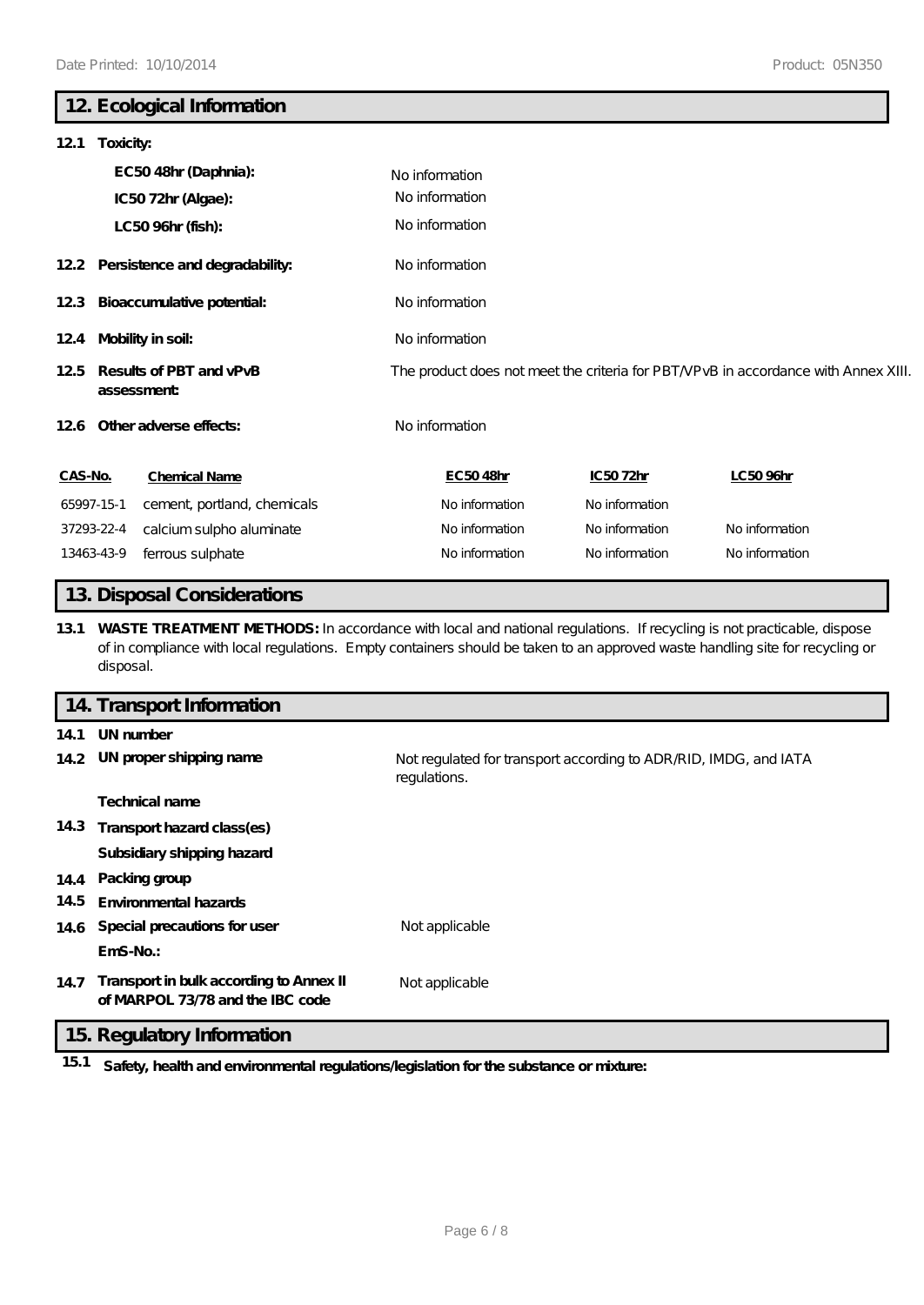#### **National Regulations:**

**Denmark Product Registration Number:**

**Danish MAL Code:**

**Sweden Product Registration Number:**

**Norway Product Registration Number:**

**WGK Class:**

### **15.2 Chemical Safety Assessment:**

No Chemical Safety Assessment has been carried out for this substance/mixture by the supplier.

# **16. Other Information**

#### **Text for GHS Hazard Statements shown in Section 3 describing each ingredient:**

| H302 | Harmful if swallowed.                |
|------|--------------------------------------|
| H315 | Causes skin irritation.              |
| H317 | May cause an allergic skin reaction. |
| H318 | Causes serious eye damage.           |
| H319 | Causes serious eye irritation.       |

#### **Reasons for revision**

This is a new Safety Data Sheet (SDS).

List of References:

This Safety Data Sheet was compiled with data and information from the following sources:

The Ariel Regulatory Database provided by the 3E Corporation in Copenhagen, Denmark ESIS (The European Chemical Substances Information System), provided by the European Commission Joint Research Centre in Ispra, Italy Annex VI of the EU Council Directive 67/548/EEC Council Directive 67/548/EEC - Annex I or EU Council Directive 1999/45/EC European Union (EC) Regulation No. 1272/2008 on the classification, labelling and packaging of substances and mixtures (CLP Regulation) EU Council Decision 2000/532/EC and its Annex entitled "List of Wastes"

Acronym & Abbreviation Key:

| <b>CLP</b>    | Classification, Labeling & Packaging Regulation                        |
|---------------|------------------------------------------------------------------------|
| EC            | European Commission                                                    |
| EU            | European Union                                                         |
| <b>US</b>     | United States                                                          |
| CAS           | Chemical Abstract Service                                              |
| <b>EINECS</b> | European Inventory of Existing Chemical Substances                     |
| REACH         | Registration, Evaluation, Authorization of Chemicals Regulation        |
| GHS           | Globally Harmonized System of Classification and Labeling of Chemicals |
| LTEL          | Long term exposure limit                                               |
| STEL          | Short term exposure limit                                              |
| OEL           | Occupational exposure limit                                            |
| ppm           | Parts per million                                                      |
| mq/m3         | Milligrams per cubic meter                                             |
| TLV           | Threshold Limit Value                                                  |
| ACGIH         | American Conference of Governmental Industrial Hygienists              |
| OSHA          | Occupational Safety & Health Administration                            |
| PEL           | Permissible Exposure Limits                                            |
| <b>VOC</b>    | Volatile organic compounds                                             |
| q/1           | Grams per liter                                                        |